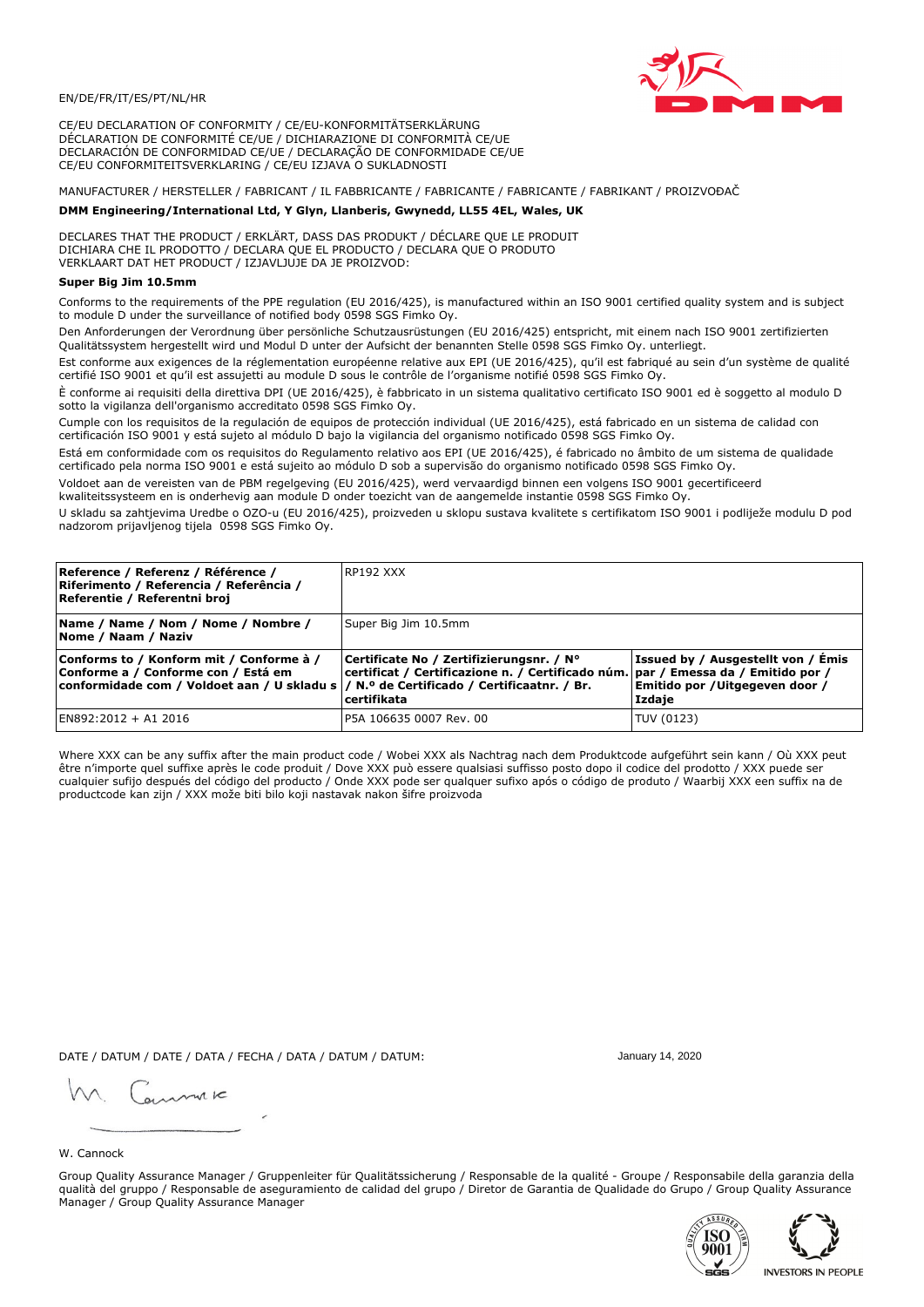

CE/EU-SAMSVARSERKLÆRING / CE/EU-FÖRKLARING OM ÖVERENSSTÄMMELSE CE/EU-VAATIMUSTENMUKAISUUSVAKUUTUS / CE/EU-OVERENSSTEMMELSESERKLÆRING DEKLARACJA ZGODNOŚCI WE/UE / CE/EU PROHLÁŠENÍ O SHODĚ CE/EÚ VYHLÁSENIE O ZHODE / DIKJARAZZJONI TA' KONFORMITÀ TAL-KE/UE

# PRODUSENT / TILLVERKAREN / VALMISTAJA / PRODUCENT / PRODUCENT / VÝROBCE / VÝROBCA / IL-MANIFATTUR

### DMM Engineering/International Ltd, Y Glyn, Llanberis, Gwynedd, LL55 4EL, Wales, UK

ERKLÆRER AT PRODUKTET / INTYGAR ATT PRODUKTEN / VAKUUTTAA, ETTÄ TÄMÄ TUOTE / ERKLÆRER, AT PRODUKTET / OŚWIADCZA, ŻE<br>WYRÓB / PROHLAŠUJE, ŽE PRODUKT / VYHLASUJE, ŽE VÝROBOK / JIDDIKJARA LI L-PRODOTT:

## Super Big Jim 10.5mm

Overholder kravene i PVU-forordningen (EU 2016/425), er produsert innenfor et ISO 9001-sertifisert kvalitetssystem og er underlagt modul D under overvåkning av teknisk kontrollorgan 0598 SGS Fimko Oy.

Uppfyller kraven för PPE-reglerna (EU 2016/425), tillverkas inom ett ISO 9001-certifierat kvalitetssystem och är föremål för modul D under övervakning av anmält organ 0598 SGS Fimko Oy.

Noudattaa henkilönsuojaimia koskevan asetuksen (EU 2016/425) vaatimuksia, on valmistettu ISO 9001 -sertifioidun laatujärjestelmän mukaisesti ja että siihen sovelletaan ilmoitetun laitoksen 0598 SGS Fimko Oy.:in alaista D-moduulia.

Overholder kravene i forordningen om personlige værnemidler (EU 2016/425), er fremstillet i inden for det certificerede ISO 9001kvalitetssystem, og er underlagt modul D under overvågning af det bemyndigede organ 0598 SGS Fimko Oy.

Spełnia wymogi rozporządzenia w sprawie środków ochrony indywidualnej (UE 2016/425), jest produkowany w ramach systemu jakości zgodnego z ISO 9001 i podlega modułowi D pod nadzorem jednostki notyfikowanej 0598 SGS Fimko Oy.

Zařízení splňuje požadavky nařízení o osobních ochranných prostředcích 2016/425, je vyrobeno v systému řízení jakosti certifikovaném podle normy ISO 9001 a podléhá modulu D pod dohledem notifikované osoby č. 0598 SGS Fimko Oy.

Spĺňa požiadavky Nariadenia Európskeho parlamentu a Rady (EÚ) 2016/425 o osobných ochranných prostriedkoch, je vyrobený v rámci systému kvality certifikovaného podľa normy ISO 9001 a podlieha modulu D pod dohľadom notifikovaného orgánu č. 0598 SGS Fimko Oy.

Jikkonforma mar-rekwiżit tar-Regolament dwar il-PPE (UE 2016/425), u huwa manifatturat f'sistema ta' kwalità certifikata għall-ISO 9001 u soggett ghall-modulu D taht is-sorveljanza tal-korp notifikat 0598 SGS Fimko Oy.

| <b>Referanse / Referens / Viite / Reference / Nr</b> RP192 XXX<br>referencyjny / Reference / Značka /<br>Referenza                                                                                          |                                                                                                         |                                                                                                         |
|-------------------------------------------------------------------------------------------------------------------------------------------------------------------------------------------------------------|---------------------------------------------------------------------------------------------------------|---------------------------------------------------------------------------------------------------------|
| Navn / Namn / Nimi / Navn / Nazwa /<br>Jméno / Názov / Isem                                                                                                                                                 | Super Big Jim 10.5mm                                                                                    |                                                                                                         |
| Overholder / Uppfyller kraven för / Vakuus<br>myönnetty perustuen standardiin: /<br>Overholder / Spełnia wymogi / Je ve shodě s $\vert$ Č. certifikátu / Čertifikat Nru<br>/ Je v zhode s / Jikkonforma ma' | Sertifikatnr. / Certifikatnr. / Sertifikaattinro /<br>Certifikat nr. / Certyfikat nr / Č. certifikátu / | Utstedt av / Utfärdat av /<br>Myöntänyt / Udstedt af / Wydany<br>przez / Vydal / Vydal / Maħrug<br>minn |
| EN892:2012 + A1 2016                                                                                                                                                                                        | P5A 106635 0007 Rev. 00                                                                                 | TUV (0123)                                                                                              |

Der XXX kan være ethvert suffiks etter produktkoden / Där XXX kan vara valfri ändelse efter produktkoden / Jossa XXX voi olla mikä tahansa tuotekoodin jälkeen tuleva liite. / Hvor XXX kan være ethvert suffiks efter produktkoden / gdzie XXX może być dowolnym przyrostkiem po kodzie produktu / Kde XXX může být jakákoliv přípona za kódem produktu / Kde XXX môže byť akákoľvek prípona za kódom výrobku. / Fejn XXX jista jkun kwalunkwe suffiss wara l-kodici tal-prodott

DATO / DATUM / PÄIVÄMÄÄRÄ / DATO / DATA / DATUM / DÁTUM / DATA:

January 14, 2020

annuic

W. Cannock

Group Quality Assurance Manager / Group Quality Assurance Manager / Group Quality Assurance Manager / Group Quality Assurance Manager / Kierownik ds. Zarządzania Jakością Grupy / Group Quality Assurabce Manager / Manažér riadenia kvality v rámci skupiny / Maniger tal-Assigurazzjoni tal-Kwalità tal-Grupp